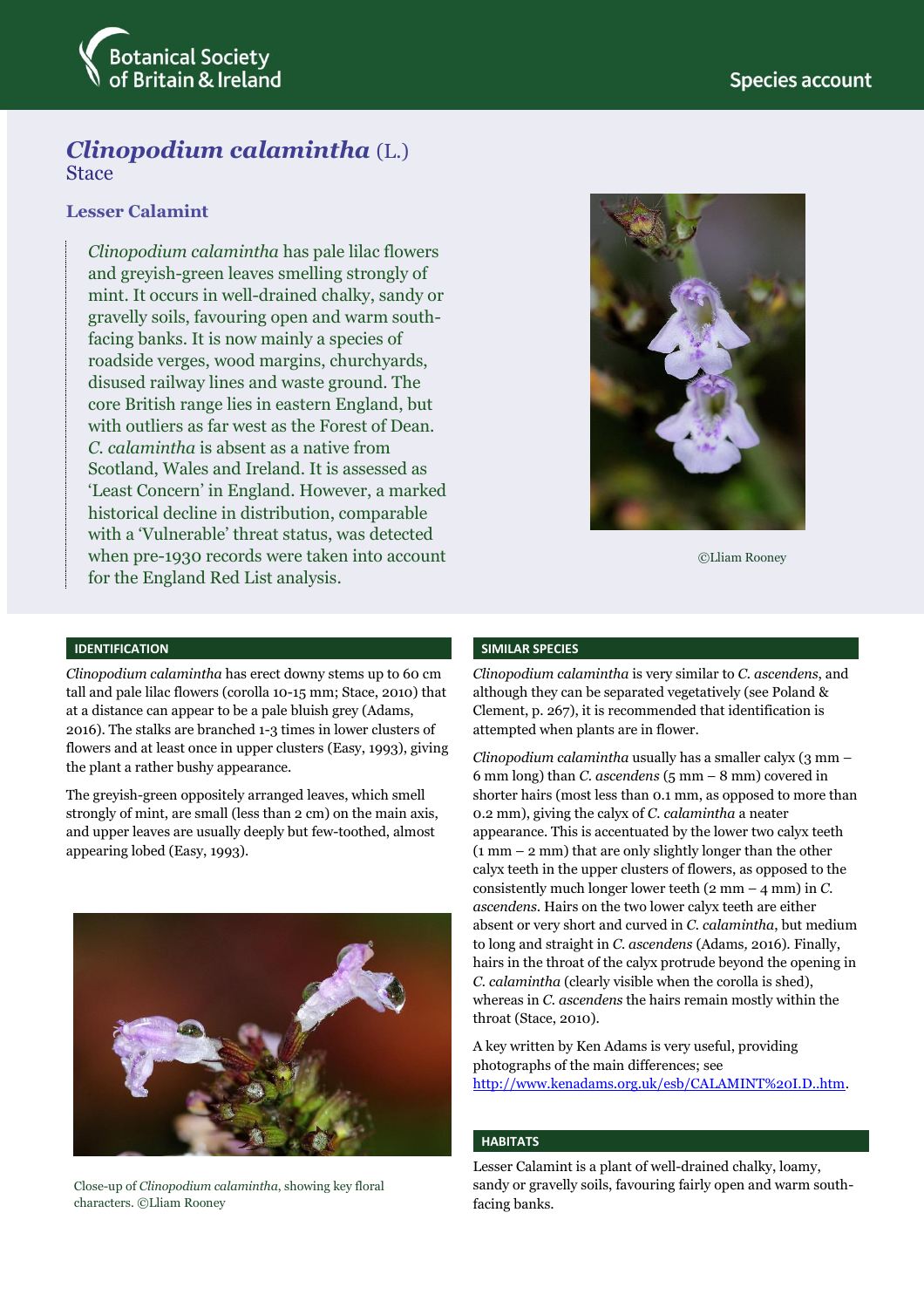# *Clinopodium calamintha* (L.) Stace

It may be found on roadside verges, disused railway lines, churchyard lawns and walls, wood margins, waste ground and, more commonly in the past, in lightly grazed calcareous pastures (Easy & Adams, 1994; Crawley, 2005; Sanford & Fisk, 2010; Kitchener, 2016).

Across its European range it is associated with similarly dry, warm and well-drained habitats, including sparsely vegetated rocky places, garrigue, pre-desert scrub and rather tall *Brachypodium phoenicoides* swards.

#### **BIOGEOGRAPHY**

*Clinopodium calamintha* has a Submeditteranean-Subatlantic distribution (Preston & Hill, 1997), present in south, west and south-central Europe from France to south Russia, and in North Africa, north Syria and northern Iran (Sell & Murrell, 2009). It has been introduced to several countries outside of its native range (e.g. China, Japan, North America, New Zealand) where it is used as a herb for cooking (it is famed as a culinary herb in Tuscan cuisine) and, more historically, for use as a medicinal tea which, alongside other ailments, is reputed to ease flatulence.

It reaches the extant absolute northern limit of its global range near Wells-next-the-Sea, West Norfolk (Preston, 2007). The core area for *C. calamintha* is in North Essex and, to a lesser extent, the northern margins of West Kent, with



Distribution of *Clinopodium calamintha* in Great Britain and Ireland.

populations following exposures of the pre-Anglian glaciation Kesgrave gravels of the pre-glacial Thames (Adams, unpublished). It is also frequent in southern and western areas of Suffolk, thinly scattered in West Norfolk, and localised on the chalk of south-west Cambridgeshire. *Clinopodium calamintha* is local and rare in north Berkshire, Buckinghamshire, Hertfordshire, Oxfordshire and Sussex (where it is found on Hastings Castle), and has native outliers in the Forest of Dean. In Wales there are a small number of records for *C. calamintha*, although all are thought to be of casual occurrence (Dines, 2008).

*Clinopodium calamintha* has been lost from a number of vicecounties, including Surrey (last record pre-1900), South Hampshire (last record 1926), Northamptonshire (last record 1950) and Leicestershire (last record pre-1930). Elsewhere it is an introduced/naturalised species. Historical records for Pembrokeshire are in error for *C. ascendens* (Stephen Evans, pers. comm.).

## **ECOLOGY**

*Clinopodium calamintha* is a drought-resistant, short-lived perennial hemicryptophyte. It flowers from July until November. Flowers are hermaphrodite and are pollinated by bees and a wide range of insects.

After fertilisation the corolla drops off but the hairs in the throat of the calyx, which intersect to form a cone, delay seed drop, allowing the four nutlets to develop inside at the base of the calyx. The seeds are dark brown, elliptic (1.1 mm x 0.8 mm), with a slightly lustrous, finely reticulated surface (Bojňanský & Fargašová, 2007). Seeds eventually fall from the calyx close to the parent plant, although they can be dispersed short distances by ants (e.g. Buisson *et al*., 2006). Easy & Adams (1994) speculated that dispersal in the past may have been assisted by attachment to the wheels of carts on muddy tracks and roads. This might well also apply to the feet of livestock.

Plants have a shallow spreading rootstock with short woody stems from the previous year's growth (Easy & Adams, 1994). It is sensitive to heavy frosts, and plants will die off after a hard winter. However, *C. calamintha* produces large quantities of seed and so populations can be replenished via seed fall and the presence of a persistent soil seed bank.

## **THREATS**

As a short-lived perennial with a late flowering period *C. calamintha* is at risk from any mowing regime which cuts back growth without leaving time for seed-set (Kitchener, 2016). In Kent, populations are suffering from flail mowing in churchyards and on verges and are slowly disappearing from these habitats, mainly because, not being allowed to set seed in late autumn, its seed bank becomes depleted (Adams, 2016).